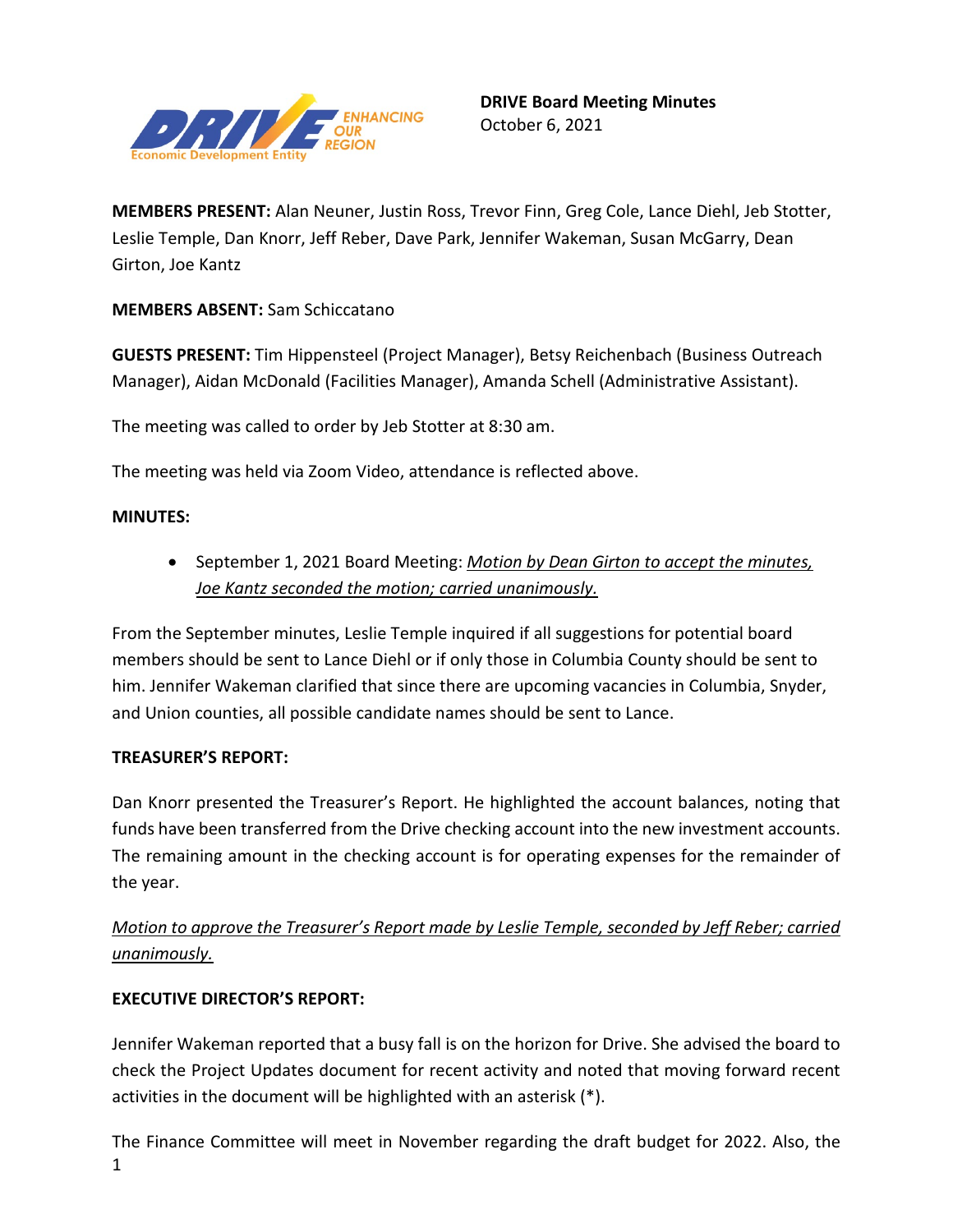Nominating Committee will meet in November to discuss upcoming Board vacancies. Jennifer added that Drive is actively looking for representatives from industry and specifically anyone who might specialize in the accounting field to join the Board. The committee will continue to take recommendations until the meeting.

Wakeman informed the board that she recently travelled to Nashville and took the Certified Economic Developer exam. She passed both the written and oral examinations, obtaining the CEcD certification after lengthy classes and studying. A press release is forthcoming. Additionally, she and Tim Hippensteel will travel this week to attend the Pennsylvania Economic Development Association conference, with Tim having received a scholarship for young professionals.

Jeb Stotter extended his congratulations to Jennifer on behalf of the Board of Directors.

### **STAFF REPORTS:**

### **Business Outreach Report**

Betsy Reichenbach reported that the GSKIZ Advisory Committee is petitioning DCED to modify KIZ zones in Danville & Sunbury. This affects the Drive building and also the former Sunbury Textile Mills building. Additionally, five businesses are applying for tax credits. The Drive business outreach postcards were mailed last week, inviting local business leaders within Drive's five counties to complete the fall business survey. Jennifer Wakeman also encouraged members of Drive's board to complete the survey by following the link on our website.

### **Property Committee**

Aidan McDonald provided an update on the status of the roof repair at Drive's offices. The public bid was held on September 22, eliciting 7 bids, 6 of which were competitive. The lowest bid came from Midstate Roofing & Coating at a cost of \$94,123, with two possible alternate work proposals if needed. An optional cost to the project of \$345.30 was added to install an additional downspout at the edge of the reroof area.

*Motion to award the contract for the reroof project at 418 Railroad St. to Midstate Roofing & Coating at a cost of \$94,123 with additional installation of downspout at a cost of \$345.30 and either/both of two alternate fixes (should they be necessary) in the amounts of \$3,450 (Alternate #1) and \$5,150 (Alternate #2) made by Dean Girton, seconded by Dan Knorr; carried unanimously.*

## **Broadband Committee**

Tim Hippensteel relayed that Drive is finalizing a contract with ISP Centre Wisp to provide internet in Snyder, Union, and Northumberland counties. There are currently 193 internet customers, including numerous businesses and government entities. By the county, 136 are in Montour, 39 in Columbia, 8 in Union, 6 in Northumberland, and 4 in Snyder. SkyPacket is beginning a more aggressive local marketing campaign, with ads to be placed in The Daily Item. Additionally,